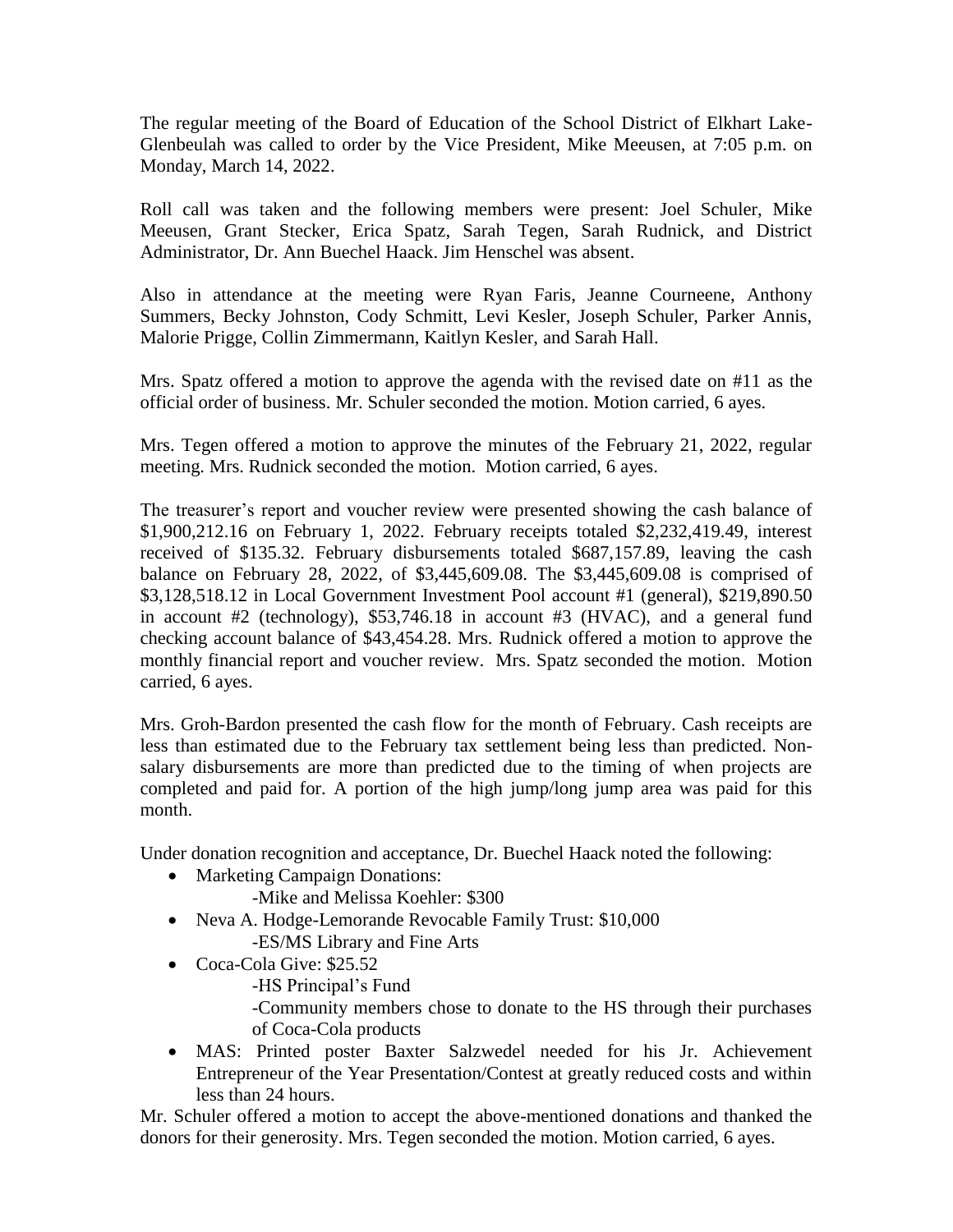Under guest correspondence – public comment, Dr. Buechel Haack thanked the public, area school districts, staff, and students for the support offered during the last two weeks.

There was no guest correspondence – written comment.

Dr. Buechel Haack introduced Coach Cody Schmitt and representatives of the ELG Bowling Teams, Levi Kesler, Joseph Schuler, Parker Annis, Malorie Prigge, Collin Zimmermann, and Kaitlyn Kesler. The boys' team won the State Tournament and the girls' team finished 2nd at the State Tournament. Coach Schmitt talked about their season and their experiences at State.

Under maintenance projects and facility study updates, Dr. Buechel Haack shared the following:

-The District will proceed with the food service projects, technology projects, and phone system updates presented at the March 14, 2022, Special Board Meeting. -The Board is looking into completing a facility study.

Under second reading of Neola Policy Additions & Revisions – December 2021 Update, Mrs. Rudnick offered a motion to approve the policies as presented. Mrs. Schuler seconded the motion. Motion carried, 6 ayes.

Mrs. Rudnick offered a motion to approve the issuing of certified staff contracts, as presented, for the 2022-23 school year. Mrs. Spatz seconded the motion. Motion carried, 5 ayes. Mr. Stecker abstained from voting.

Mrs. Tegen offered a motion to approve the  $5/27/22$  make-up day due to the  $2/22/22$  ice day as a "work day" for staff only. Students will not have school and all staff will have a professional development work day at home to focus on their mental health. Mrs. Rudnick seconded the motion. Motion carried, 6 ayes.

Under updates/overview of the Return-to-School Plan:

A. Discussion of current plan/local conditions:

Dr. Buechel Haack presented updated COVID-19 Protocols/Procedures – Tentative start date 3/15/22. (Based on updated CDC guidelines/recommendations and in consultation with Sheboygan County Health Department and the District's nurse):

- 1) Change protocol for school close contacts:
	- School close contacts will be identified and parents/students notified. School close contacts may stay at school as long as they remain asymptomatic.
		- o If close contacts begin showing symptoms, they should go home and get tested. (Testing will be required for return to school as long as testing is readily available through the Plymouth site. Antigen and PCR results are acceptable. Home test results will need to be confirmed by "professional site."
			- **If test is negative, can return to school when symptoms** improve.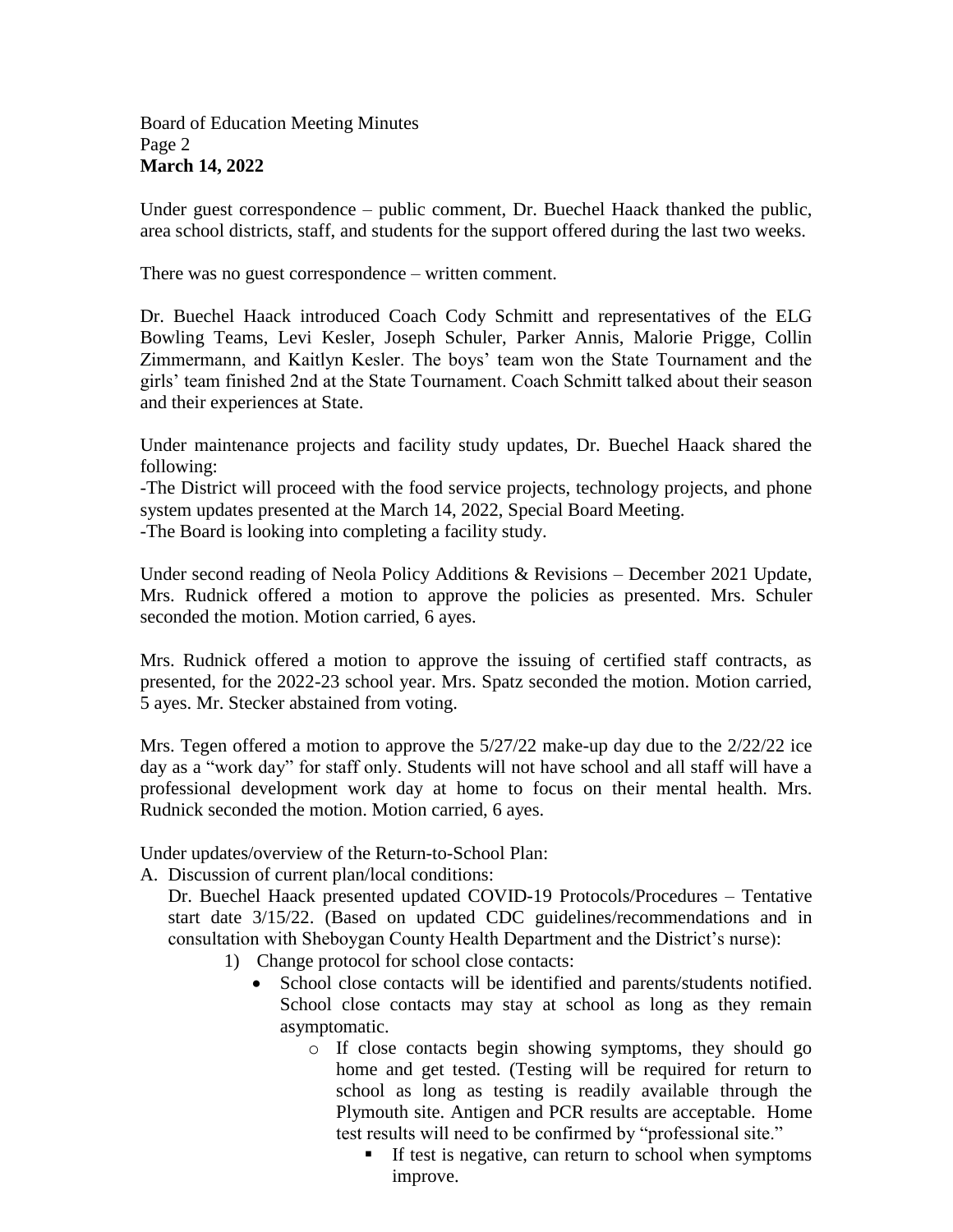Board of Education Meeting Minutes Page 3 **March 14, 2022**

- If test is positive, follow isolation procedure for positive cases (5 days at home; can return masked for 5 days).
- **If person will not get a test, assume positive and follow** procedure for positive case.
- 2) Positive Cases and Household Contacts will continue to be handled as previously. Sheboygan County Department of Health will oversee/coordinate this process (in partnership with the school). If they give longer timelines that are used by the District, they will have families follow the timelines of the individual school districts.
- 3) Masking will be welcome on buses, but no longer required.
- 4) School signage has already been updated to reflect masking as welcome but not required. This will apply universally to all staff, students and visitors. (Unless under the masking requirement due to isolation/quarantine guidelines).
- B. Board Discussion on need for a Plan Revision/Possible Action: Discussion occurred. Mrs. Spatz offered a motion to change the protocols/procedures as presented (above). Mrs. Tegen seconded the motion. Motion carried, 6 ayes.

Mr. Meeusen appointed Joel Schuler and Sarah Tegen as Board Representatives for the 2021-22 Graduation Ceremony.

Under review/possible approval of health/dental insurance proposals, Dr. Buechel Haack shared the dental insurance proposal came in at a 0% increase. However, the health insurance proposal came in at a 14.9% increase. The District will continue to work with Ansay & Associates consultant, Stacey Robertson, on health insurance plan revision options. Proposals will be reviewed at a special board meeting in early April.

There was no student council activities report.

Ms. Courneene reported on JK-8 activities including the MS Career Day, Parent/Teacher Conferences, February students of the month, and the FFA Dairy Cattle Analysis Contest. She added the MS DI teams qualified for the state competition.

Mr. Faris reported on the HS activities including the Pre-ACT test, mock virtual interviews and resume' reviews, Parent/Teacher conferences, the FBLA blood drive, and Spring sports have started or are starting. Upcoming events in April include the Forward Exam and the Art / French / Spanish field trip. Dr. Buechel Haack added 10 staff finalists from the District have moved on to the next level for the Excellence in Education Award.

Under collective administrative goals update, Dr. Buechel Haack shared the healing has started for the District in regard to the recent loss of a student, the District will be signing up for CESA7 professional days for the 2022-23 school year, and the Board is looking into completing a facility study.